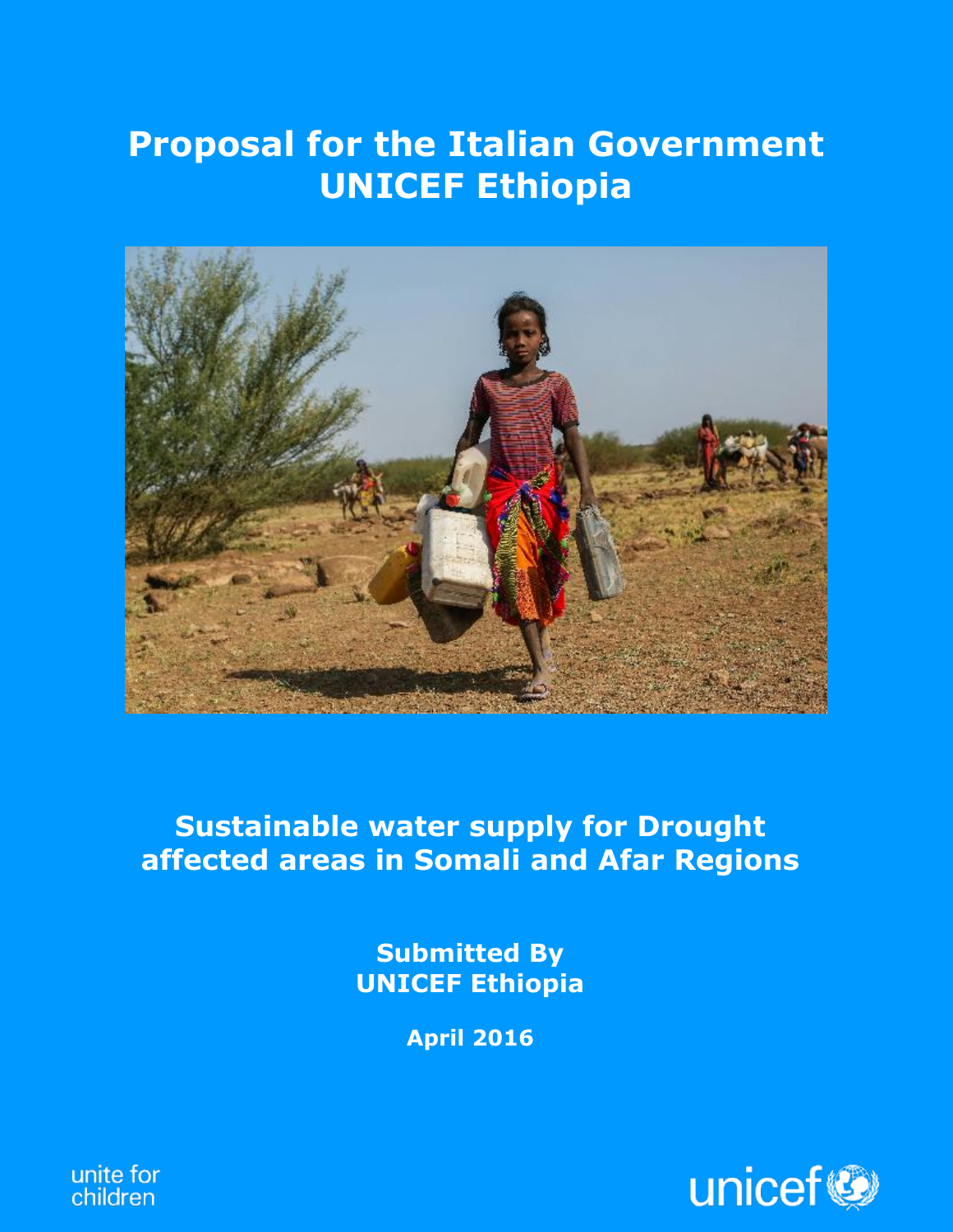## Programme summary

| <b>Programme Name</b>                                                        | Drought Response in Ethiopia                                                                                                                |  |  |  |  |  |  |
|------------------------------------------------------------------------------|---------------------------------------------------------------------------------------------------------------------------------------------|--|--|--|--|--|--|
| <b>Country</b>                                                               | Ethiopia                                                                                                                                    |  |  |  |  |  |  |
| <b>Programme</b>                                                             | Sustainable water supply for Drought affected areas in Somali and Afar                                                                      |  |  |  |  |  |  |
| <b>Objective</b>                                                             | Regions                                                                                                                                     |  |  |  |  |  |  |
| Total<br><b>Proposed</b><br><b>Budget</b>                                    | Euro 2 million                                                                                                                              |  |  |  |  |  |  |
| Programme<br><b>Duration</b>                                                 | Up to December 2017                                                                                                                         |  |  |  |  |  |  |
| <b>Key Expected</b><br><b>Results to be</b><br>achieved with<br>this funding | About 10,000-15,000 people have access to adequate, reliable and<br>sustainable water sources.                                              |  |  |  |  |  |  |
| Geographical<br>coverage                                                     | Afar and Somali Regions                                                                                                                     |  |  |  |  |  |  |
| <b>Focus Population</b>                                                      | Drought-affected households in Ethiopia with focus on Afar and Somali<br>regions                                                            |  |  |  |  |  |  |
| <b>Programme</b><br><b>Partners</b>                                          | Afar and Somali Regional Water Bureaus, UNESCO, EU-JRC, Private<br>consultants, private contractors                                         |  |  |  |  |  |  |
| <b>Date Submitted</b>                                                        | <b>April 2016</b>                                                                                                                           |  |  |  |  |  |  |
| <b>UNICEF Contact</b>                                                        | Mr. Alhaji Bah, Deputy Representative OIC, abah@unicef.org<br>Ms. Muna Mohamed, Humanitarian Report Specialist,<br>mmohamedahmed@unicef.org |  |  |  |  |  |  |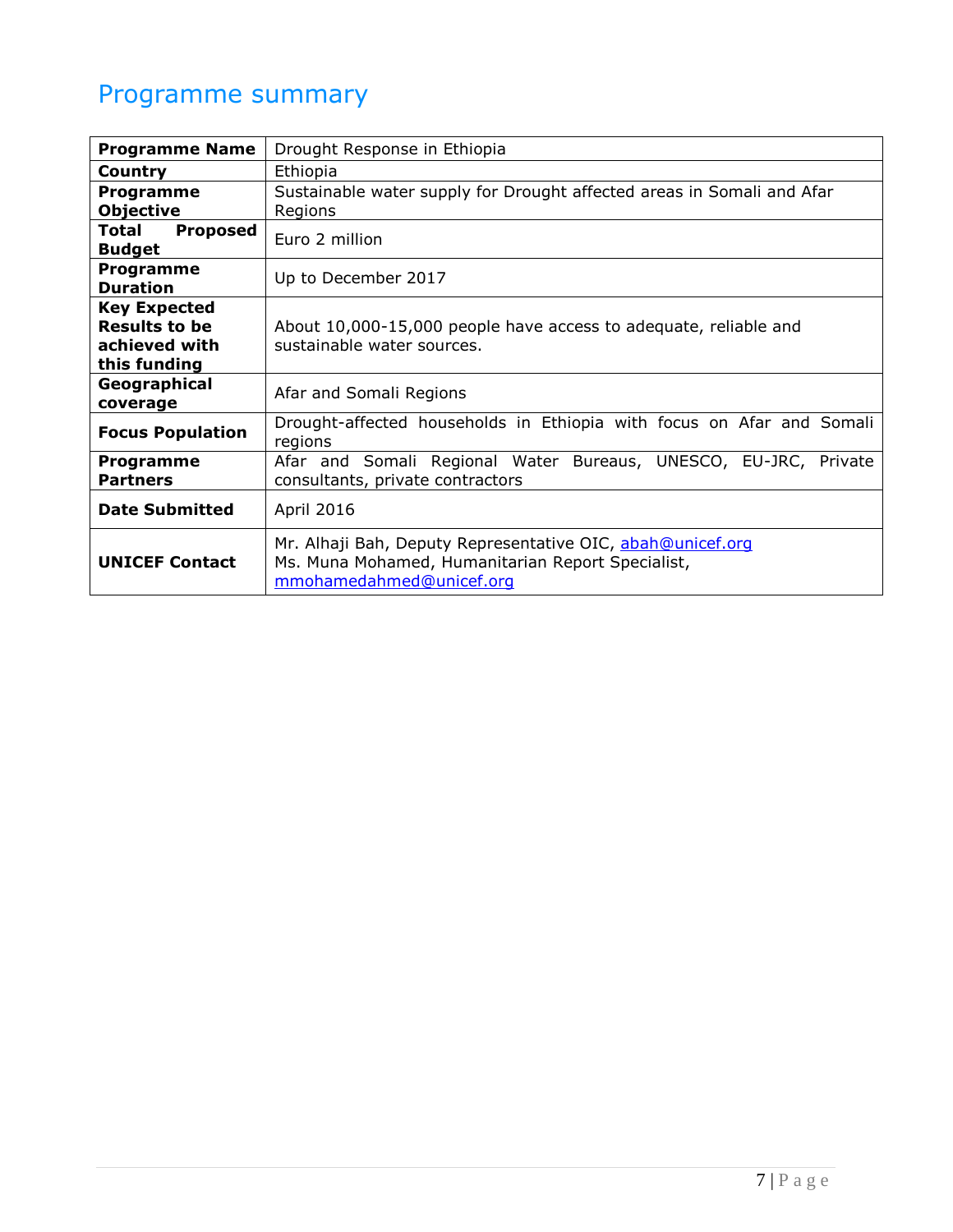#### **1. Issue**

#### **Situation Overview**

Effects of El Nino were prominent throughout 2015 in Ethiopia causing failed spring/Belg rains and severely affecting rainfall patterns of the main summer/Kiremt rains. Normally, the Kiremt rains provide 80-85 per cent of the country's agricultural harvest. This combination resulted in a slow-onset emergency and during autumn 2015, Ethiopia moved into its worst drought in decades. The drought has devastated livelihoods and greatly increased malnutrition rates in Afar, Amhara, Oromia, Tigray, Southern Nations Nationalities and Peoples (SNNP) and Somali regions.

Recognizing the gravity of the situation and the increased needs, the Government in December presented the 2016 Humanitarian Requirements Document (HRD) requesting US\$ 1.4 billion for relief efforts, compared to US\$ 470 million in humanitarian needs in 2015. The HRD estimates 10.2 million people in need of food aid, compared to 2.9 million in the beginning of 2015. The number of children requiring treatment for severe acute malnutrition in 2016 are estimated to 435,000 compared to 264,515 in the beginning of 2015 (numbers of severely acutely malnourished children peaked at 43,000 in August 2015 which is higher than any month during the 2011 East Africa Food Crisis). The Famine Early Warning Systems Network (FEWSNet) alert of Dec 4, 2015 describes the current drought situation as the worst in 50 years history.

The HRD foresees 5.8 million people in need of access to clean drinking water and basic latrine facilities in 2016, compared to 1.4 million at the beginning of 2015<sup>1</sup>. Shortage of water forces communities to many interlinked problems including displacement, gender based violence, child labour, and exposure to unsafe water that causes water borne and water related diseases.

Most of the communities in need of water live in chronically affected areas, where impacts of drought further aggravate/deteriorate the already delicate situation. Somali, Afar, parts of Oromia and SNNPR regions are the low lying arid areas of Ethiopia, with complex hydrogeological formations resulting in chronic water shortages and difficulties in access ground water. The average access to safe water in these areas are far below the national average of 55 per cent.

Due to water shortages, sanitation and hygiene conditions are poor contributing to increase in water related disease outbreaks, including scabies. In Ethiopia, 60 to 80 per cent of communicable diseases are attributed to limited access to safe water, inadequate sanitation and hygiene services. Additionally, due to the effects of El Niño conditions, heavy rains in highland areas have caused overflow of rivers and flooding in Afar and Somali regions, which will force displacement of communities and damage water supply systems.

#### **2. Rationale**

 $\overline{a}$ 

In Ethiopia, access to safe water in arid and semi-arid areas is largely limited to availability of deep well sources. However, due to the usually complex geology, hydrogeology, topography and climate, developing deep wells and providing sustainable water sources in these areas poses significant challenges to the government of Ethiopia, and its partners. Despite the significant increase in the number of drilling in recent years, the number of

 $<sup>1</sup>$  Due to the worsening conditions and delays in seasonal raining, the sector is currently reviewing the HRD figures as</sup> increase in target population is expected.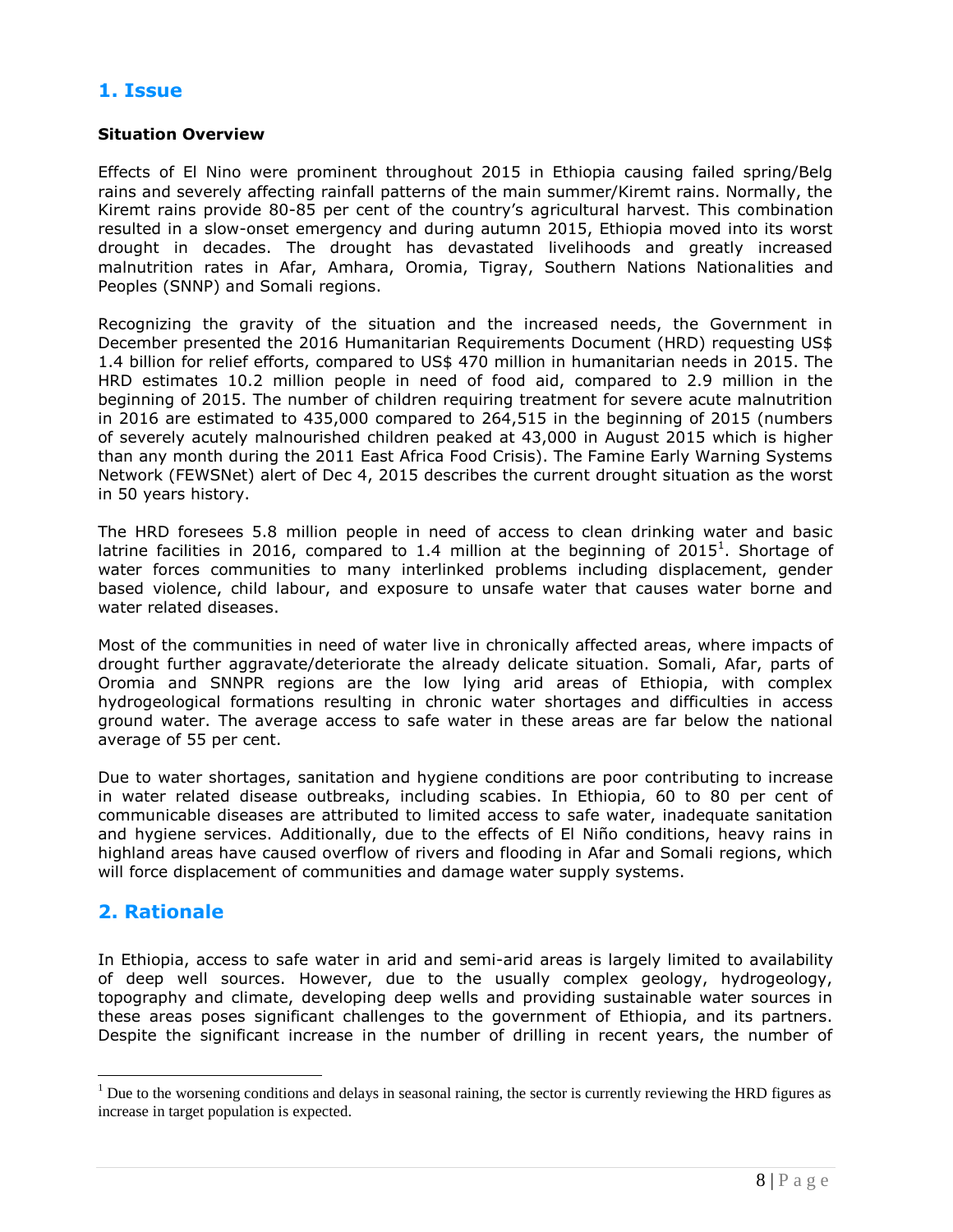successful boreholes is limited to 30-50 per cent, a very low rate even in sub-Saharan standards.

The key problem contributing to this low rate of successful boreholes is attributed to the lack of adequate scientific information and surface/subsurface investigations pertinent to the hydro geologic complexity. The conventional hydrogeological investigations (e.g., geology and geophysics) are only applicable to identify depth of water in limited locations where relatively shallow water tables are expected and formations are less complex. Where deep ground water and complex geology exists, the use of combination of different techniques of analysis and investigation is required to increase the probability of getting sustainable water source.

The water sector partners in Ethiopia acknowledge the importance of remote sensing in identifying potential ground water bearing formations to overcome the problem. However, the use of remote sensing is very limited in Ethiopia, due to the high cost associated with access to and use of satellite imagery data (usually required in a scale of less than 1:100,000).

Recognizing the challenges, UNICEF has started and implemented a ground water feasibility study project that use remote sensing satellite imagery data combined with geological/ hydrogeological information to develop probability models. The models can then be used to pin-point drilling spots with a desired probability of success (usually 80 per cent) for ground water availability at acceptable depths.

The project has started in three woredas in Afar and Tigray Regions through the support of UNESCO. The results achieved so far are very promising - all boreholes using the remote sensing method have resulted in productive wells.

In order to scale up this intervention, UNICEF has recently signed a MoU with the European Union Joint Research Centre (EU-JRC) to access high resolution satellite imagery data and to expand the groundwater mapping in drought affected areas characterized by complex geology and hydrogeology. The overall operational approach adopted includes three essential steps:

- 1. Remote sensing and secondary data analysis (a platform has been established and now enriched thanks to the partnership with EU-JRC)
- 2. Detailed field hydrogeological and geophysical verifications the second step builds on the previous one and is functional to validate the outputs of remote sensing analysis by locating drilling spots with promising potential for groundwater availability.
- 3. Deep well drilling and construction of water supply systems the final step, based on outputs of steps I and II, aims at developing the water source and provide services to communities.

#### **3. Objective**

The project aims to develop adequate, reliable and sustainable water sources for about 10,000 – 15,000 people in selected drought affected woredas in Somali and Afar Regions including distribution systems for service delivery by December 2017.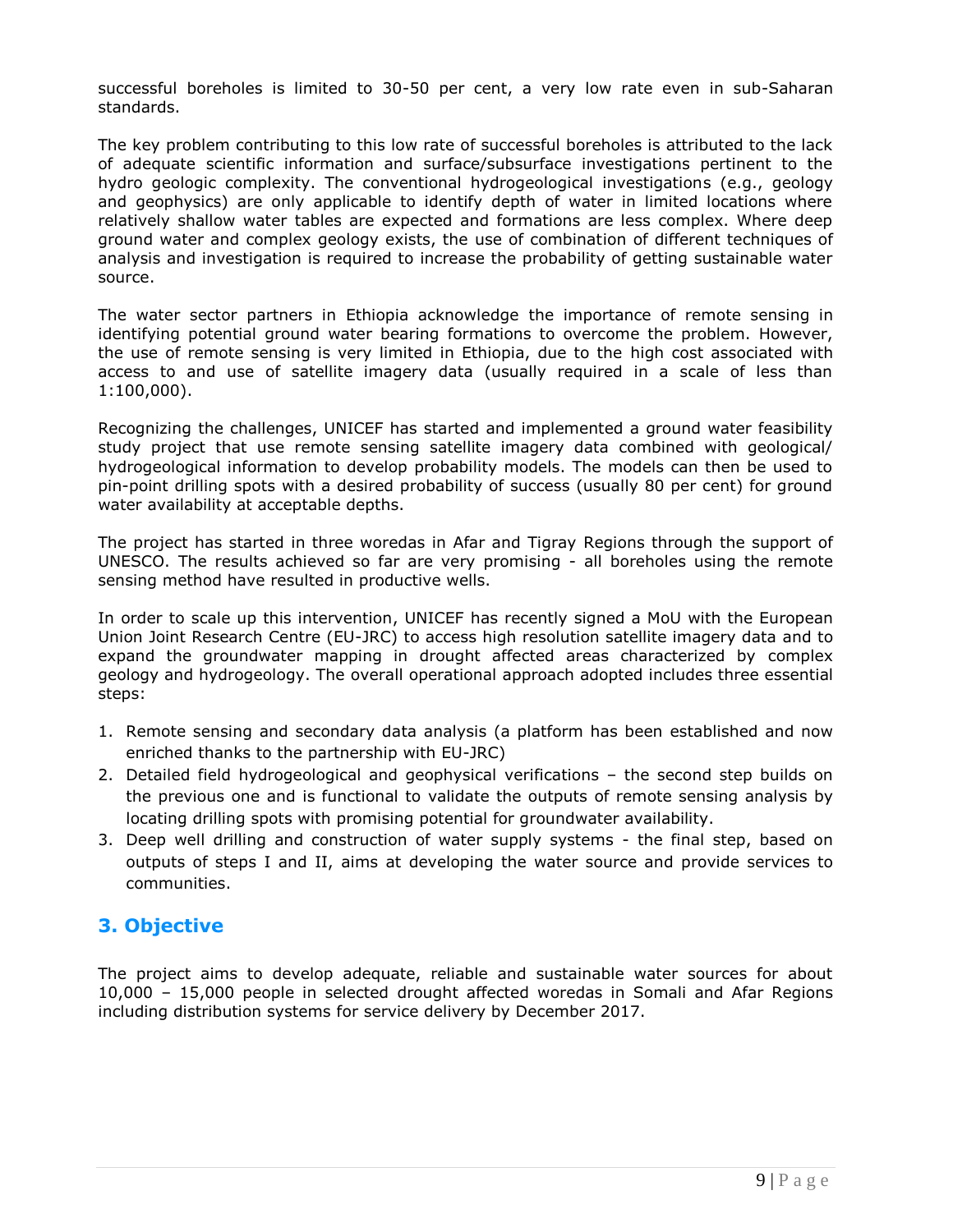#### **4. Activities**

This proposal for the anticipated UNICEF-Italian Agency for Development Cooperation collaboration proposes to implement step-II and III of the operational approach in selected areas of Afar and Somali regions. The following activities will be implemented:

- 1. Drilling and development of up to 5 deep wells in areas affected by the current drought and whose potential is confirmed through the satellite imagery analysis and verification studies on the ground
- 2. Construction of water supply systems for immediate service that can be easily upgraded to multi-village distribution systems, on the basis of field investigations and detailed design and feasibility studies.
- 3. Together with regional water bureaus (RWBs), ensure the developed sources are handed over to communities/operators and managed properly for sustained service during the drought season, and beyond – this component include management training to local communities/operators.

As part of the phasing out strategy, UNICEF will support regional and weredas authorities in enhancing their capacities in terms of i) managing the infrastructures developed, ii) positioning an adequate stock of spare parts available at regional level for repairs and maintenance of the water supply systems and iii) facilitating the establishment of WASH committees at water points level able to manage the efficiently the facilities provided.

The efforts done in the phasing out, will be coordinated with Italian NGOs, operating the in the same locations and supported by additional funds from the Government of Italy, so that these organizations will be in the position to take over the support at the communities level (WASH committees) and further contribute to the long term sustainability and functionality of the infrastructures developed through the UNICEF-Italian Agency for Development Cooperation programme.

#### **5. Implementing strategy**

UNICEF will implement the combined technique of data analysis and investigation to locate the spots for drilling in both regions. UNICEF will adequately involve the regional water bureaus to ensure sufficient information exchange and promote learning among experts.

UNICEF will implement the positive wells contracting approach where in (at least 75%) success rate of getting productive boreholes is met in order for payment to be effected.

UNICEF in collaboration with the Ministry of Water Irrigation and Energy (MoWIE) and the respective regional water bureaus, will arrange and conduct practical training for proper operation and maintenance of the systems following the successful completion of the construction works.

The selection of the intervention areas, will be done in a consultative manner among UNICEF, IADC, Regional Water Bureau and communities in order to involve all the concerned stakeholders and to maximize synergies with ongoing activities funded by the Italian Government as well as other partners.

UNICEF will document the outputs of this collaboration with IADC, towards the larger project knowledge base in the drilling approach to partners and the larger group of sector actors and to demonstrate the added value of remote sensing techniques in increasing access to water.